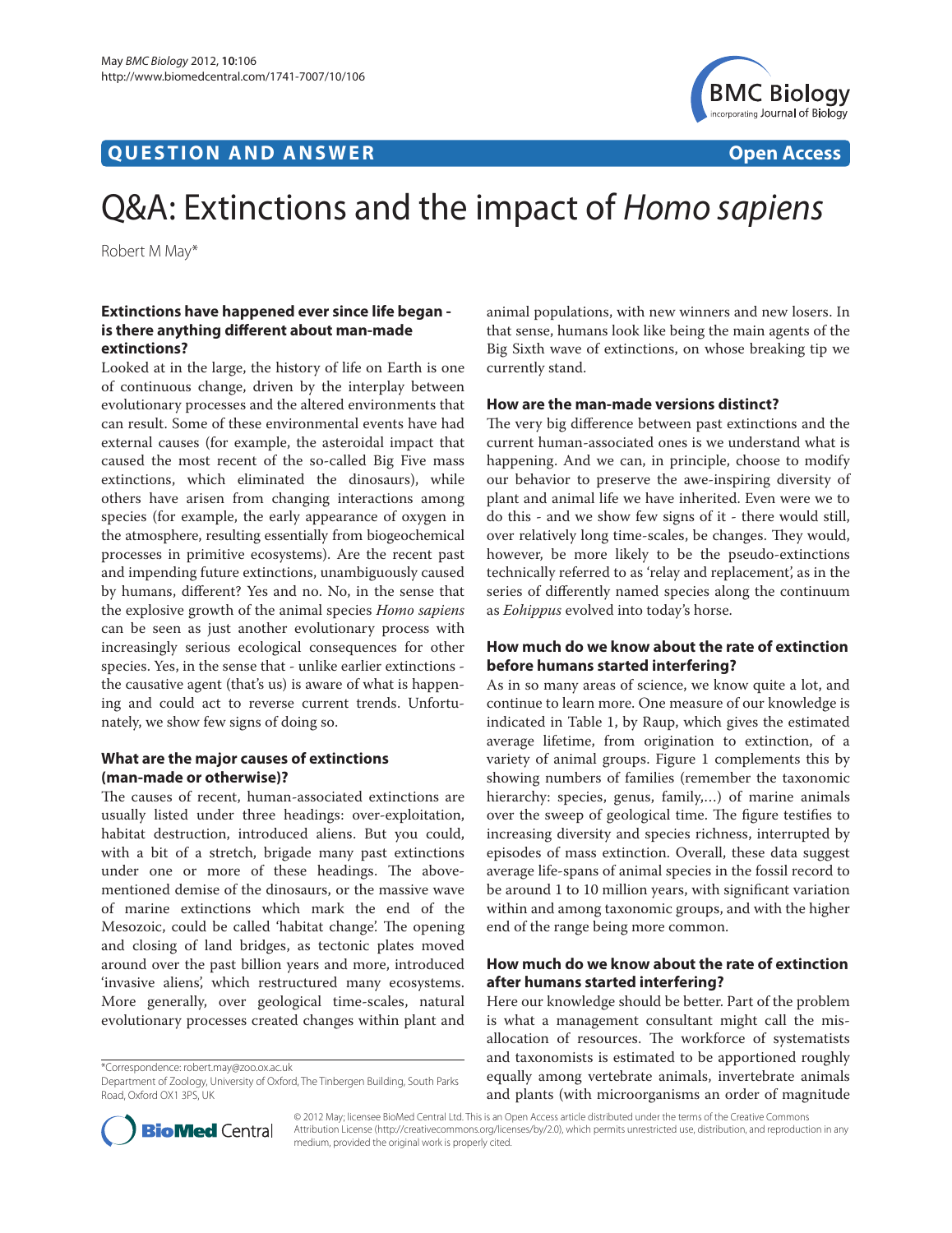**Table 1 Estimates of species' lifespan from origination to extinction**

| <b>Taxon</b>            | Species' average lifespan (my) |
|-------------------------|--------------------------------|
| All invertebrates       | 11                             |
| Marine invertebrates    | $5 - 10$                       |
| Marine animals          | 4                              |
| Marine animals          | 5                              |
| All fossil groups       | $0.5 - 5$                      |
| Mammals                 | 1                              |
| Cenozoic mammals        | $1 - 2$                        |
| Diatoms                 | 8                              |
| Dinoflagellates         | 13                             |
| Planktonic foraminifera | 7                              |
| Cenozoic bivalves       | 10                             |
| Echinoderms             | 6                              |
| Silurian graphtolites   | 2                              |

smaller). Yet the known number of vertebrate species is smaller than those of plant species and invertebrate species by one and two orders of magnitude, respectively. Things get worse as we move to research literature on conservation biology: a recent study of 2,700 papers published over 15 years in the two top conservation research journals shows 69% on vertebrates (four-fifths of the 69% on birds and mammals), 20% on plants, and 11%

on invertebrates (one-third of the 11% on Lepidoptera). Nevertheless, if we assume that documented extinctions among birds and mammals occur at a rate typical of other groups, we can make an indirect assessment of the recent acceleration in extinction rates. The IUCN Red Data Books document the extinction of roughly one bird or mammal species each year over the past century. This is, in effect, a group of around 1,400 species each playing a game of Russian Roulette with one bullet in a revolver with 1,400 chambers. On this basis, each can expect to survive around 1,000 years. In relation to the 1 to 10 million year expectation noted above, this represents a speeding-up of extinction rates by a factor 1,000 to 10,000. Figure 2 shows this in more detail.

### **Do we even know enough about how many species there are today?**

If the Star Ship 'Enterprise' were to land on Earth, what would be the first question the crew asked of our planet? I think it would be, how many distinct species are there here? I think they would be shocked by our ignorance. We do have very good knowledge of how many bird species there are. The International Ornithological Congress says 10,448, although some would argue plus or minus 500. The mammalian total is smaller, 5,000 give or take 10%. Plant species add up to around 300,000. There are approximately 1 million known insects, but the true number could be several times this. Adding other smaller



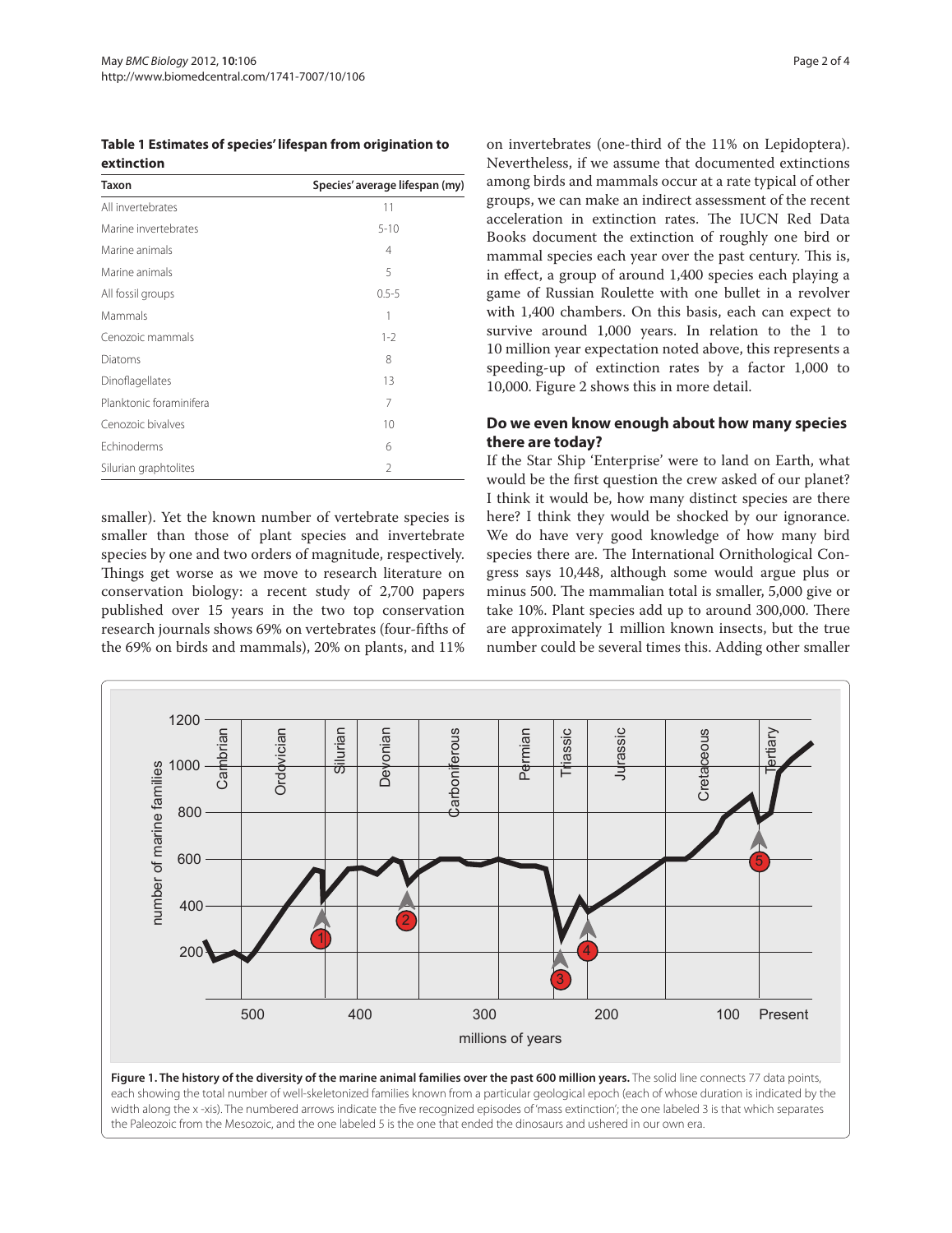

taxons gives a total species count in the neighborhood of maybe 1.7 million, although unresolved synonyms - same species identified and named separately in different museum collections - may inflate this. Estimates of the true total, in my opinion, are in the plausible range of 3 to 8 million distinct eukaryotic species. In other words, we have documented only one half, maybe only one-fifth, of our planet's biological diversity.

#### **Why should we be concerned about extinctions?**

I would distinguish three kinds of concern.

The first might be called narrowly utilitarian: the plant and animal species that are being extinguished could represent important genetic resources for tomorrow's biotech revolution. We are burning the books before we have read them. I think this is a weak argument, because tomorrow's advances in understanding the molecular machinery of life will, I believe, see us (for example) designing new drugs from the molecules up.

The second might be called broadly utilitarian: although the services provided by ecosystems, which are many and varied, are not taken into account in conventional measures of gross domestic product (GDP) , they nevertheless are very important to us (and insofar as they can be given a value, it is estimated to be roughly of the magnitude of the more conventional global GDP). The Millennium Ecosystem Assessment classifies these services under 24 headings, and finds that 15 of these are being degraded, 4 are improving, and 5 are such that we know too little to assess. Deplorable though this is, I believe we may be smart enough to survive in a biologically impover ished world. It would, however, be an unattractive world resembling that of the cult movie *Blade Runner*.

Which brings me to the third argument, which is that we have an ethical responsibility not to deprive tomorrow's world of its heritage. Aldo Leopold expressed it well, mourning the death of Martha, the last passenger pigeon: 'We grieve because no living man will see again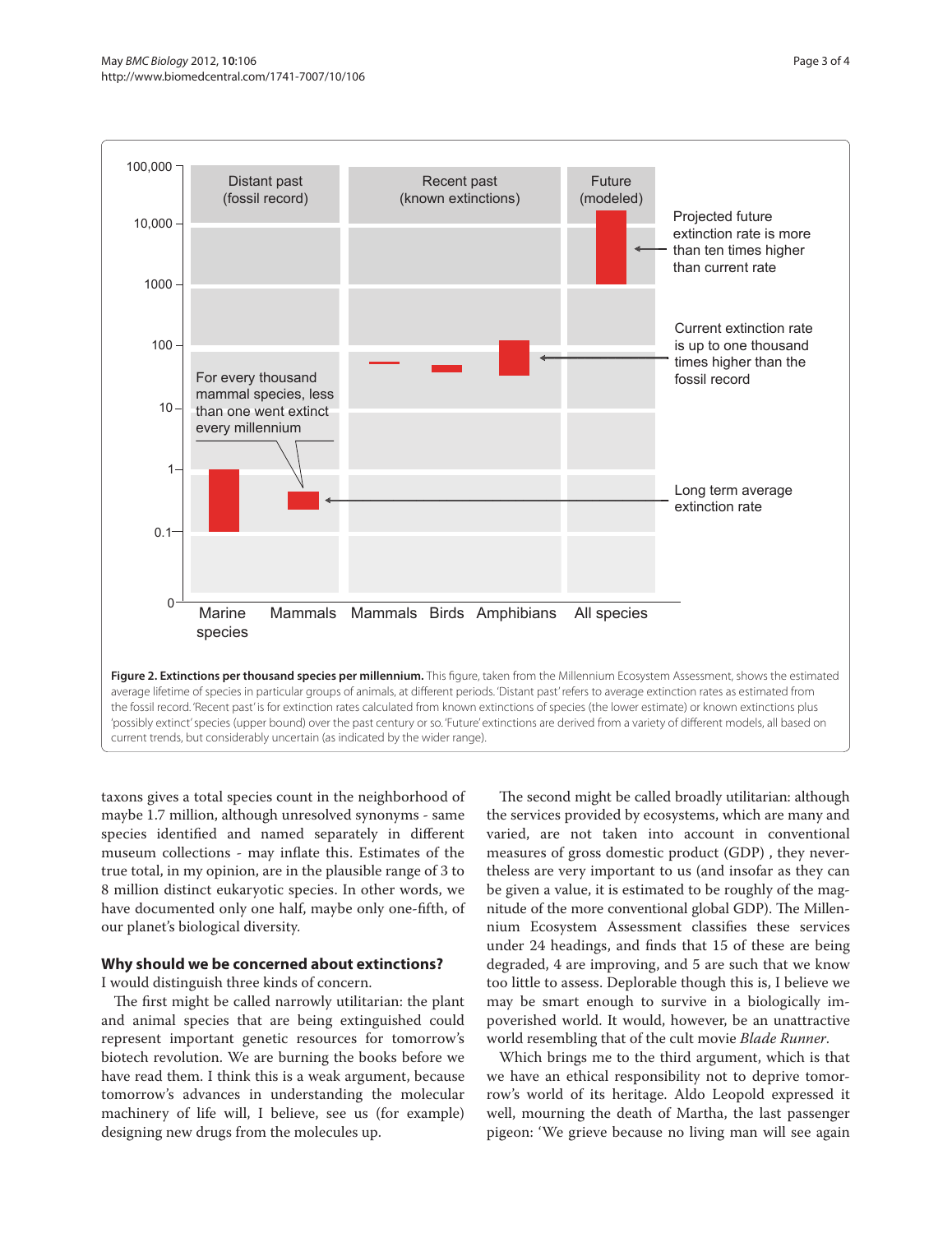the onrushing phalanx of victorious birds sweeping a path for Spring across the March skies, chasing the defeated Winter from all the woods and prairies…. Our grandfathers, who saw the glory of the fluttering hosts, were less well-housed, well-fed, well-clothed than we are. The strivings by which they bettered our lot are also those which deprived us of pigeons. Perhaps we now grieve because we are not sure, in our hearts, that we have gained by the exchange'.

## **Need it be an exchange?**

That's the question.

#### **Where can I go for more information?**

See references [1-5].

#### **Books**

Lawton JH, May RM: *Extinction Rates*. Oxford University Press; 1995.

Millenium Ecosystem Assessment: *Ecosystems and Human Well-being: Synthes*is. Washington, DC: Island Press; 2005.

#### Published: 20 December 2012

#### **References**

- 1. Raup DM: Cohort analysis of generic survivorship. *Paleobiology* 1978, 4:1-15.
- 2. Sepkoski JJ: Phylogenetic and ecological patterns in the Phanerozoic history of marine biodiversity. In *Systematics, Ecology, and the Biodiversity Crisis*. Edited by Eldridge N. Columbia University Press; 1992:77-100.
- 3. Benton MJ: Diversification and extinction in the history of life. *Science* 1995, 268:52-58.
- 4. Costello MJ, May RM, Stork NE: Can we name the Earth's species before they go extinct? *Science* 2012, in press.
- 5. Stork NE: Re-assessing current extinction rates. *Biodiv Conserv* 2010, 19:357-371.

#### doi:10.1186/1741-7007-10-106

**Cite this article as**: May RM: Q&A: Extinctions and the impact of *Homo sapiens*. *BMC Biology* 2012, 10:106.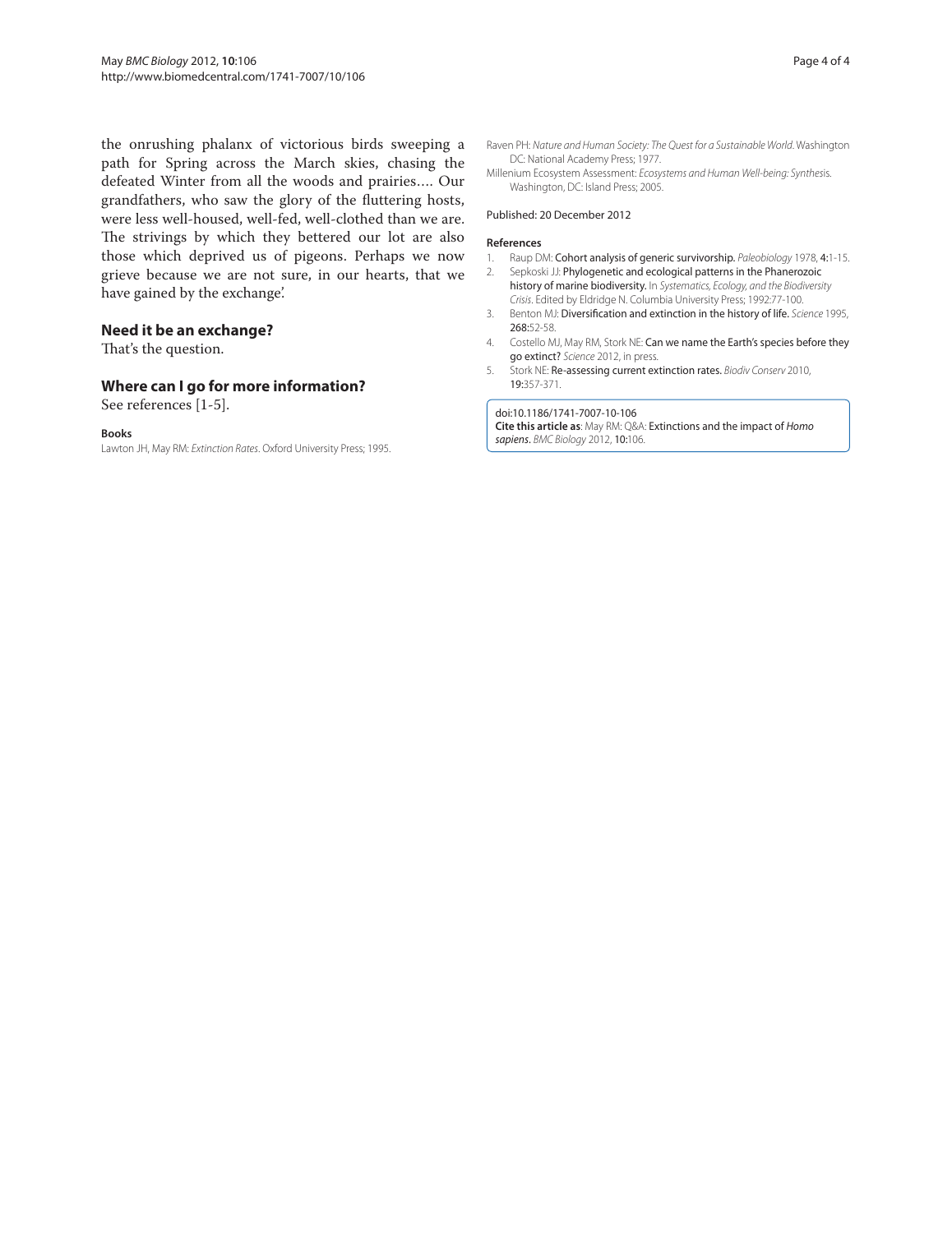

UNIVERSIDADE ESTADUAL DE SANTA CRUZ- UESC Pró-Reitoria de Pesquisa e Pós-Graduação Departamento de Ciências Biológicas PROGRAMA DE PÓS-GRADUAÇÃO EM ECOLOGIA E CONSERVAÇÃO DA BIODIVERSIDADE

PPG Ecologia & Conservação しんの間にしめている Universidade Entadual de Santa Cruz

Processo Seletivo PPGECB - 2014

# PROVA DE INGLÊS

CPF do candidato: MS ( ) DR ( )

# **INSTRUÇÕES**

As questões a seguir referem-se ao texto de Robert M. May (2012), intitulado "*Q&A: Extinctions and the impact of Homo sapiens"*, publicado no periódico BMC Biology fornecido em anexo. Essas questões visam avaliar sua capacidade e habilidade em *capturar e interpretar* as idéias e mensagens que o autor pretende transmitir a partir da leitura do texto.

Após a leitura do texto fornecido, responda as seguintes perguntas (em português) de forma clara e objetiva, preferencialmente no espaço fornecido; se porém necessitar mais espaço, use somente o verso das folhas. Serão fornecidas, mediante solicitação, folhas adicionais apenas para rascunho. Ausência de resposta será considerada resposta errada.

O candidato não deverá colocar o nome na prova sob pena de anulação da mesma. Indicar apenas o CPF ou passaporte.

Preste atenção e boa sorte.

1) O que pode ser considerado diferença entre os processo de extinção ao longo da história da vida no planeta e aquelas causadas pela ação humana?

2) Considerando as cinco grandes extinções em massa da história evolutiva da Terra, qual delas extinguiu os dinossauros e qual foi o principal agente dessa extinção?

3) Quais são as três principais causas de extinção indicadas pelo autor?